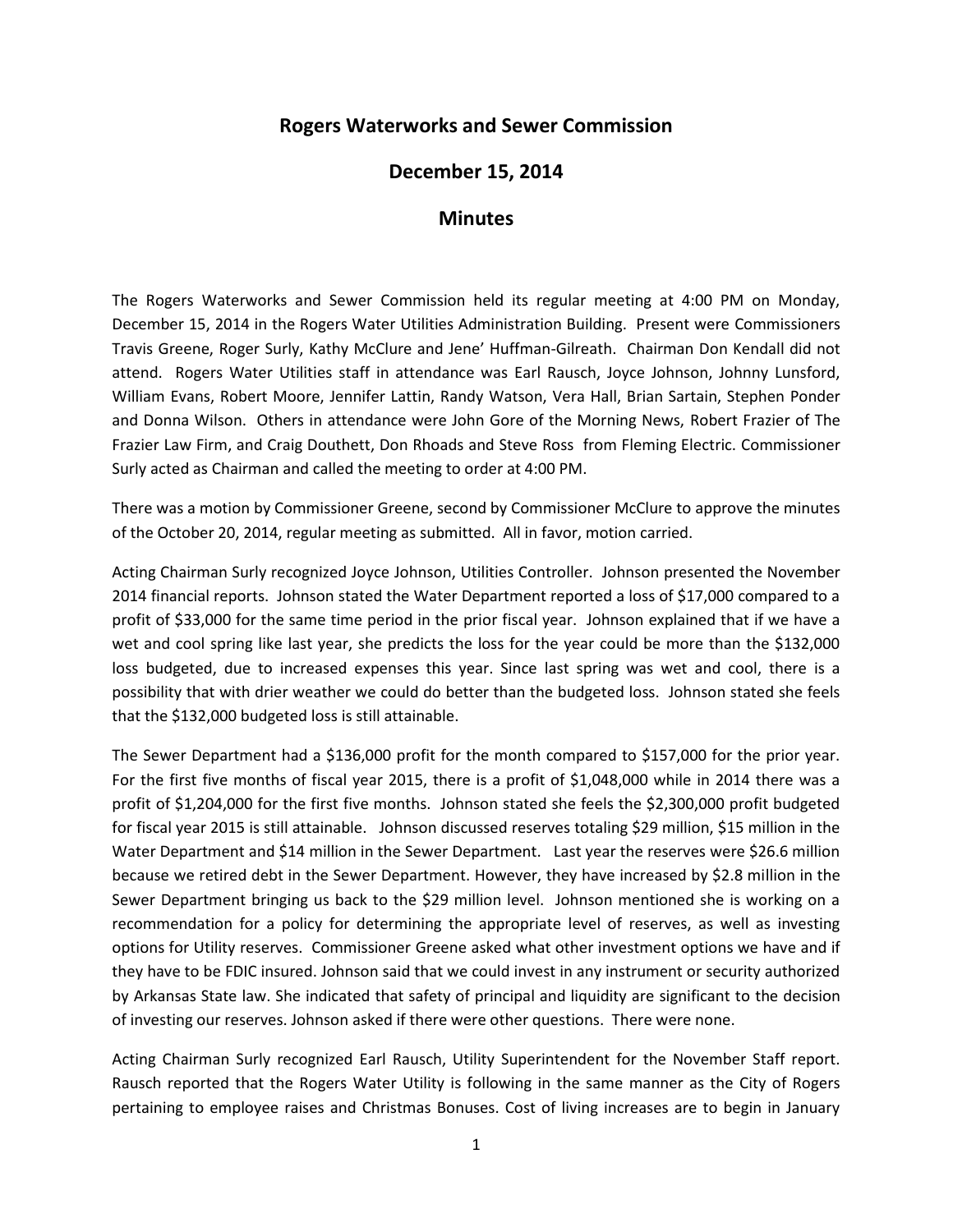2015 with a two (2) percent or \$1000 increase, whichever is greater in the same manner as the City of Rogers. Also Rausch noted to the record that Rogers Water Utility did cost of living raises in the same manner as the City of Rogers did last year. Rausch also stated that each employee has already received a \$200 Christmas Bonus.

Rausch reported that developer construction is still strong and continuing at a healthy pace. We are awaiting the sewer evaluation study report of the Garrett Road lift station basin so we can begin to use the rehabilitation money to help stop I & I inflow. We should have the report by the first of the year. Rausch also reported the Osage Creek monitoring results look flat for the year and indicates no gains or losses in the nutrient levels.

Rausch explained that the water usage remains good at 6.7 MGD with unaccounted water reporting at three percent for the month (13 percent for last 12 months).

Rausch reported that the sewer department now has two (2) flush trucks operating. The older flush truck has been out of service for six months out of this year. Rausch asked if there were any questions regarding the staff reports and Acting Chairman Surly asked about the bid opening for the South  $1<sup>st</sup>$  St from Olrich Street to Arkansas Street. Rausch stated this project is a City street project and the project bid is scheduled to be opened on January  $22^{nd}$ . Rausch stated the  $1^{st}$  Street project includes the water and sewer relocation design. We will reimburse the City for the water and sewer relocation costs. Rausch asked if there questions. There was none.

Acting Chairman Surly recognized Joyce Johnson to discuss the Amendment for Rogers Water Utility Section 125 Cafeteria Plan. She explained that last year we had the Friday, Eldredge & Clark law firm from Little Rock update our Section 125 Cafeteria plan. They are proposing this amendment to keep us compliant with the current laws that relate to cafeteria plans. At first glance, it appears they have the wrong effective date of January  $1<sup>st</sup>$ , 2014, but upon clarification they indicated it is a retroactive amendment that needs to be included. Johnson recommended that we keep the plan current, and approve the amendment that is being suggested. Johnson pointed out a few changes regarding the insurance coverage. Delta Dental will now be our carrier for dental coverage, and the City of Rogers will administer the self insured health plan with Blue Cross Blue Shield acting as TPA. Humana and AFLAC remain the same. Acting Chairman Surly asked if there were questions. There was none. A motion was made by Commissioner Greene to approve the amendment to the Section 125 Cafeteria plan, second by Commissioner Huffman-Gilreath. All in favor, motion carried.

Acting Chairman Surly recognized Robert Moore, RPCF Plant Manager. Moore recommended replacement of a 29 year old forklift with having received four (4) different bids, he asked for approval to purchase from Lift Truck Service Center in the amount of \$24,698. Commissioner Huffman-Gilreath made a motion to purchase the forklift from Lift Truck Service Center in the amount of \$24,698 and second was made by Commissioner McClure. All in favor motion carried.

Acting Chairman Surly recognized Brian Sartain, Design Engineer. Sartain reported that the City of Rogers received bids on December 2, 2014 for the Pinnacle Hills Pkwy Waterline southern extension that will extend Pinnacle Hills Pkwy five (5) lanes from Pauline Whitaker Pkwy to Pleasant Grove Rd. and will